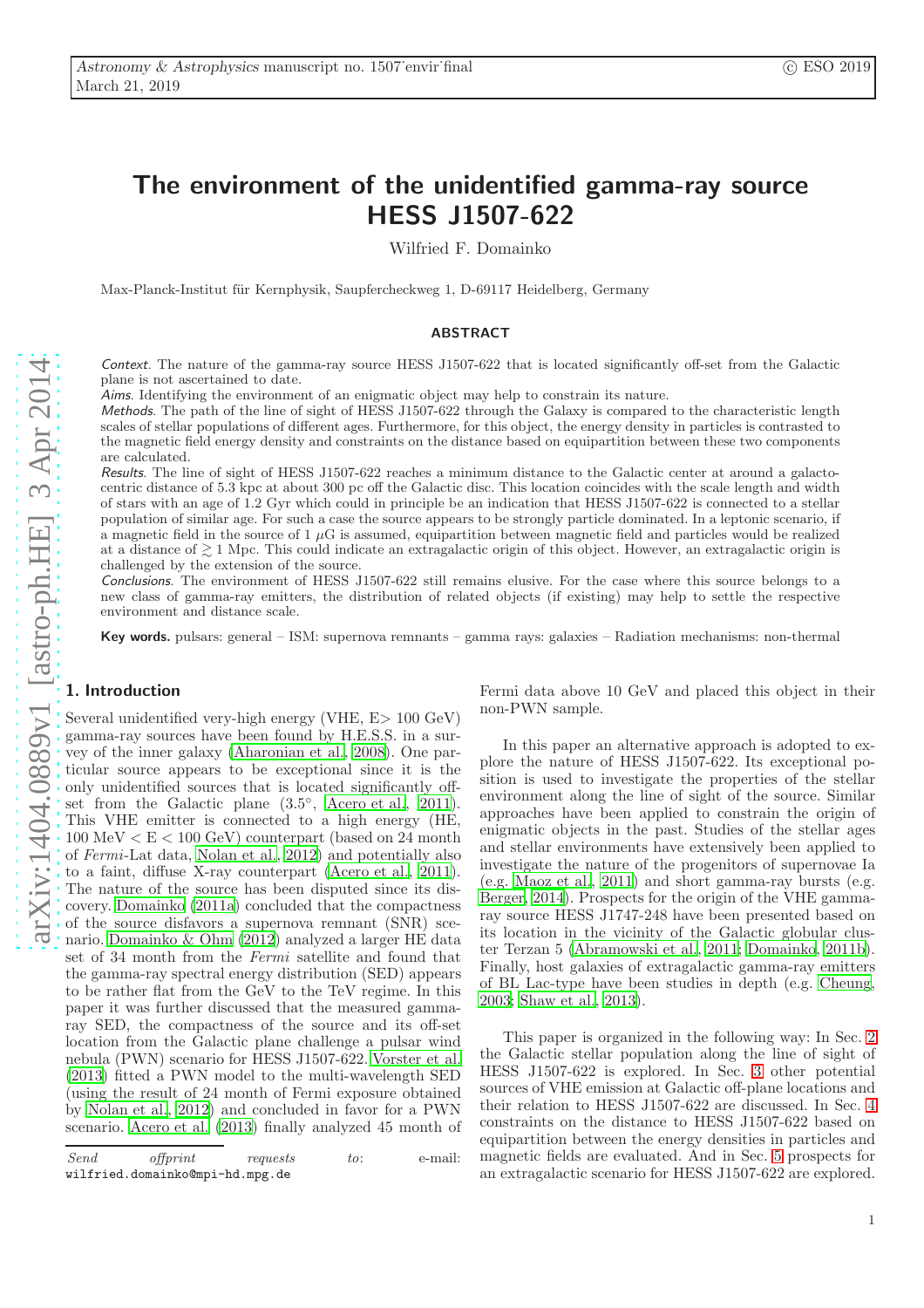

<span id="page-1-2"></span>Fig. 1. The path of the line of sight of HESS J1507-622 through the Galaxy is shown in this figure. Left panel: Here the path of the line of sight is compared to the scale length of stellar populations with various ages  $(x)$  is the galactocentric radius in the Galactic plane and z is the absolute height above the plane). For HESS J1507-622 the region where the path of the line of sight is closest to the Galactic center coincides with the scale length of a stellar population with age of about 1.2 Gyr [\(Stinson et al., 2013\)](#page-5-13). For comparison also the line of sights for ARGO J0409-0627 and the spot with highest probability for being a VHE neutrino source are also shown. Solid lines indicate a source distance of less than 10 kpc (the distance to ARGO J0409-0627 within an absolute height above the Galactic plane of  $\lesssim$  4kpc is always shorter than 10 kpc). Right panel: Times of travel for a high space-velocity stellar population with various velocities perpendicular to the Galactic plane are shown along the line of sight of HESS J1507-622. The blue thick solid line indicates a source distance of less than 2 kpc, the red medium thick solid line indicates a source distance of less than 5 kpc and the black thin solid line indicates a source distance of less than 10 kpc.

# <span id="page-1-0"></span>2. Parent stellar populations along the line of sight of HESS J1507-622

#### 2.1. Parent stellar population

In the Galaxy, old stars lie in thick distributions around the plane with short disk scale length (e.g. [Stinson et al.](#page-5-13), [2013](#page-5-13)). For younger stellar populations the width of the distribution decreases and the disk scale length increases. The compactness of HESS J1507-622 suggests a distance to the object of several kpc (e.g. [Hinton & Hofmann](#page-5-14), [2009](#page-5-14); [Domainko & Ohm](#page-5-4), [2012](#page-5-4)) that is comparable to the characteristic length-scales of the stellar population of the Galaxy. Therefore, the line of sight through the Galaxy of HESS J1507-622 can in principle be compared to the characteristic length scales of the distributions of stellar populations of different ages (see Fig. [1,](#page-1-2) left panel). This line of sight reaches a minimal distance to the galactic center at a galactocentric distance of 5.3 kpc at about 300 pc off the Galactic disc (assuming a Galactic center – sun distance of 7.94 kpc, [Eisenhauer et al., 2003\)](#page-5-15). For a bulge-like stellar distribution, there the line of sight passes through the region with the highest stellar density. The location of minimal galactocentric distance coincides with the scale length and width of stars with an age of 1.2 Gyr [\(Stinson et al., 2013](#page-5-13)) which could in principle be an indication that HESS J1507-622 is connected to a stellar population of similar age. For comparison, for supernovae Ia, a prompt channel is found (age < 420 Myr) together with a population that is delayed by  $> 2.4$  Gyr [\(Maoz et al.](#page-5-7), [2011](#page-5-7)). For a further comparison, the stellar ages connected to short gamma-ray bursts span from a few tens of Myr to about 4 Gyr [\(Berger, 2014\)](#page-5-8). It has to be noted that a few off-plane objects of the same type (if existing) would be needed for a more conclusive comparison with stellar populations of different ages (see Sec. [3\)](#page-1-1).

## 2.2. High space-velocity stellar population

In the previous paragraph it has been assumed that HESS J1507-622 shares the typical velocity distribution of its parent stellar population. However, some particular objects travel with much larger space velocities (pulsars for example show a mean three dimensional velocity of  $380^{+40}_{-60}$  km s<sup>-1</sup>, Faucher-Giguère & Kaspi, 2006). For such a case constraints on the age of the VHE emitter can be estimated from the time of travel to the observed location if it is assumed that the object was born close to the Galactic plane. The time of travel as a function of location in the Galaxy for HESS J1507-622 is shown in Fig. [1](#page-1-2) (right panel). Estimated travel times range from  $\gtrsim 10^5$  years for velocities perpendicular to the Galactic plane of  $\approx 1000$  km s<sup>-1</sup> to  $\approx 10^7$  years for moderate velocities of  $\approx 100$  km s<sup>-1</sup> and multi-kpc distances. Only the shorter estimates of the travel times would be compatible with the ages of observed PWNe [\(Kargaltsev et al.](#page-5-17), [2013\)](#page-5-17). However, massive highvelocity stars with lifetimes  $\gtrsim 10^7$  years would be able to reach such off-plane locations. For constraints on the distance to HESS J1507-622 see Sec. [4.](#page-2-0)

# <span id="page-1-1"></span>3. Other potential sources of VHE emission at Galactic off-plane locations

In contrast to other unidentified VHE gamma-ray sources that are located at the Galactic plane (see [Aharonian et al.,](#page-5-0) [2008\)](#page-5-0), HESS J1507-622 is located significantly off-set from it. This object could simply be an outlier to the usual dis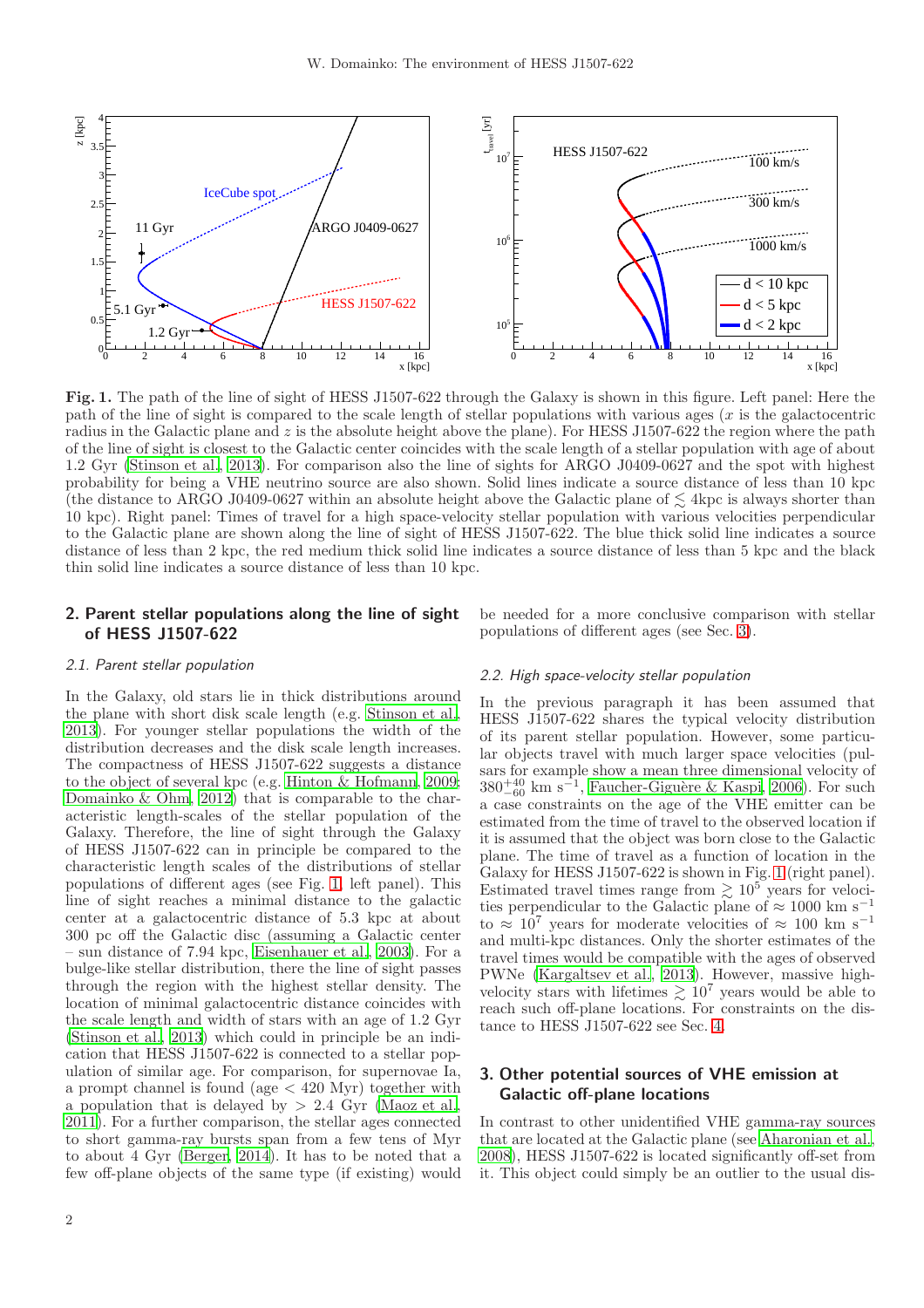tribution of sources, or it could be a representative of a class of VHE gamma-ray emitters with broader distribution around the Galactic plane. In this section indications for an off-plane source population are explored. Furthermore, properties of potential VHE emitters at locations off the Galactic plane are briefly reviewed. The relation between these source candidates and HESS J1507-622 is unclear at the moment. However, if some of these objects are of similar type as HESS J1507-622, their position on the sky may help to further constrain the environment of this source.

## 3.1. ARGO J0409-0627

Recently the ARGO-YBJ collaboration has reported on a survey of the northern sky in the VHE gamma-ray regime [\(Bartoli et al., 2013\)](#page-5-18). In this survey one source candidate without clear identification has been found with large offset from the galactic plane: ARGO J0409-0627. It has to be noted that this source candidate has the lowest posttrial significance  $( $3\sigma$ ) of all presented sources. At a$ position of  $1 = 198.5^\circ$ ,  $b = -38.7^\circ$  it seems not to follow the distribution of Galactic stellar populations (see Fig. [1](#page-1-2) left panel). Its position coincides with a group of galaxies (SDSS J040922.92-062636.4, SDSS J040921.13- 062936.5, SDSS J040912.63-062546.6, SDSS J040914.54- 063030.7, [Adelman-McCarthy et al., 2008,](#page-5-19) at a common redshift of  $(0.12)^1$  $(0.12)^1$  $(0.12)^1$ , however a physical association is unclear at the moment.

## 3.2. IceCube neutrino sources

The IceCube collaboration has detected evidence of extraterrestrial neutrinos in the TeV-PeV regime [\(Aartsen et al., 2013\)](#page-5-20). With the current data, the distribution of these neutrino events is consistent with an isotropic distribution on the sky, with a spot of highest probability for being a neutrino source located at  $l = +12°$ ,  $\mathbf{b} = -9^\circ$ . In the case that the VHE neutrino sky comprises sources rather than truly diffuse emission it is expected that neutrino sources are linked to VHE gamma-ray sources (e.g. [Kappes et al., 2007\)](#page-5-21) and for the detected neutrino events a correlation with unidentified VHE gamma-ray sources has already been suggested [\(Fox et al.](#page-5-22), [2013](#page-5-22)). For the purpose of this paper it is assumed that the VHE neutrinos originate from discrete sources. Most relevant for the discussion in this paper is the fact that the distribution of extraterrestrial neutrinos seems not to be strongly peaked at the galactic plane. Additionally, the gamma-ray SED of HESS J1507-622 can reasonably be fit by a hadronic model [\(Domainko & Ohm, 2012\)](#page-5-4). If this is the actual emission process of the source, that would imply neutrino emission from objects of similar type. However, so far there is no positional coincidence of any neutrino event with the location of HESS J1507-622.

In Fig. [1](#page-1-2) (left panel) the line of sight of the neutrino spot through the galaxy is compared to the distribution of stellar populations of various ages. If located close to its minimal distance to the Galactic center the position of this spot would coincide with the characteristic length scale of a very old stellar population. However is has to be noted that the positional uncertainties of shower-like neutrino events is rather large  $(\gtrsim 10^{\circ}, \text{ Aartsen et al., 2013}).$  It has to be

further noted that the distance scale to the VHE neutrino emission sites is not known to date. For implications of an extragalactic scenario see Sec. [5.](#page-3-0)

# <span id="page-2-0"></span>4. Comparison between the energy density in particles and the magnetic field

In this section the particle energy density of HESS J1507- 622 as function of distance is derived and is compared to the energy density in the magnetic field. Furthermore, constraints on the distance of the object are evaluated based on the assumption that the particle energy density approximately equals the energy density in the magnetic field. Evolved sources may approach this kind of equilibrium state (see [Longair, 1994,](#page-5-23) for a discussion).

## 4.1. Leptonic scenario

In a leptonic scenario, the energy in electrons energetic enough to produce gamma-ray emission through inverse-Compton up-scattering of cosmic microwave background photons amounts to  $E_e(d) = 3 \times 10^{47} (d/1 \,\text{kpc})^2 \,\text{erg}$  with d being the distance to the source (if a considerable fraction of the total energy in particles is stored in lower energy electrons, the total energy increases accordingly, see [Domainko & Ohm](#page-5-4), [2012](#page-5-4)). For comparison, [Vorster et al.](#page-5-5) [\(2013\)](#page-5-5) found an energy in particles of about  $1.5 \times 10^{48}$  erg for a distance of 6 kpc (about a factor of 7 smaller than the estimate of [Domainko & Ohm, 2012\)](#page-5-4). Since [Domainko & Ohm \(2012](#page-5-4)) also included spectral points below 10 GeV for the estimate of the energy in electrons, this value is used for the purpose of this paper. The volume of the object scales with  $V(d) = 4\pi/3 \times (d \times \tan \theta)^3$  with  $\theta = 0.15^{\circ}$  being the angular radius of the source. Using these two relations, the energy density in electrons is given by  $u_{e}(d) = E_{e}(d)/V(d)$ . The particle energy density scales with distance as  $d^{-1}$ . It is plotted in Fig. [2](#page-3-1) left panel and there it is compared to the energy density in magnetic fields of strength 10  $\mu$ G, 100  $\mu$ G and 1 mG with  $u_{\rm B} = B^2/8\pi$ . It is found that for a Galactic origin of HESS J1507-622  $(d \leq 20 \text{ kpc})$  the particle energy density would exceed the energy density in a magnetic field of 10  $\mu$ G.

## 4.2. Hadronic scenario

For a hadronic scenario the energy in protons is given by  $E_p(d) = 4\pi d^2 \times F_\gamma \times \tau_{pp}(d)$ . Here  $F_\gamma \approx 8.2 \times$  $10^{-12}$  erg cm<sup>-2</sup> s<sup>-1</sup> is the gamma-ray flux above 1 GeV [\(Domainko & Ohm, 2012\)](#page-5-4) and,  $\tau_{\text{pp}} = 3 \times 10^7 n^{-1}(d)$  years, is the cooling time of hadronic cosmic rays for a given density of target material  $n$ . The density of target material varies with distance to HESS J1507-622. Since the line of sight towards HESS J1507-622 moves to larger Galactic heights below the plane with increasing distance d, the density of target material as a function of distance drops monotonically (see [Domainko, 2011a\)](#page-5-3). Here the density of target material as a function of absolute height off the Galactic plane  $z$  is adopted to be (Dickey  $\&$  Lockman, 1990):

$$
n(z) = 0.395 e^{\frac{-z^2}{127 \text{pc}}} + 0.107 e^{\frac{-z^2}{318 \text{pc}}} + 0.064 e^{\frac{-z}{403 \text{pc}}} \text{ cm}^{-3}
$$
 (1)

If now the relation  $z = d \times \sin 3.5^{\circ}$  (3.5° being the angular distance of HESS J1507-622 from the Galactic plane)

<span id="page-2-1"></span><sup>1</sup> http://ned.ipac.caltech.edu/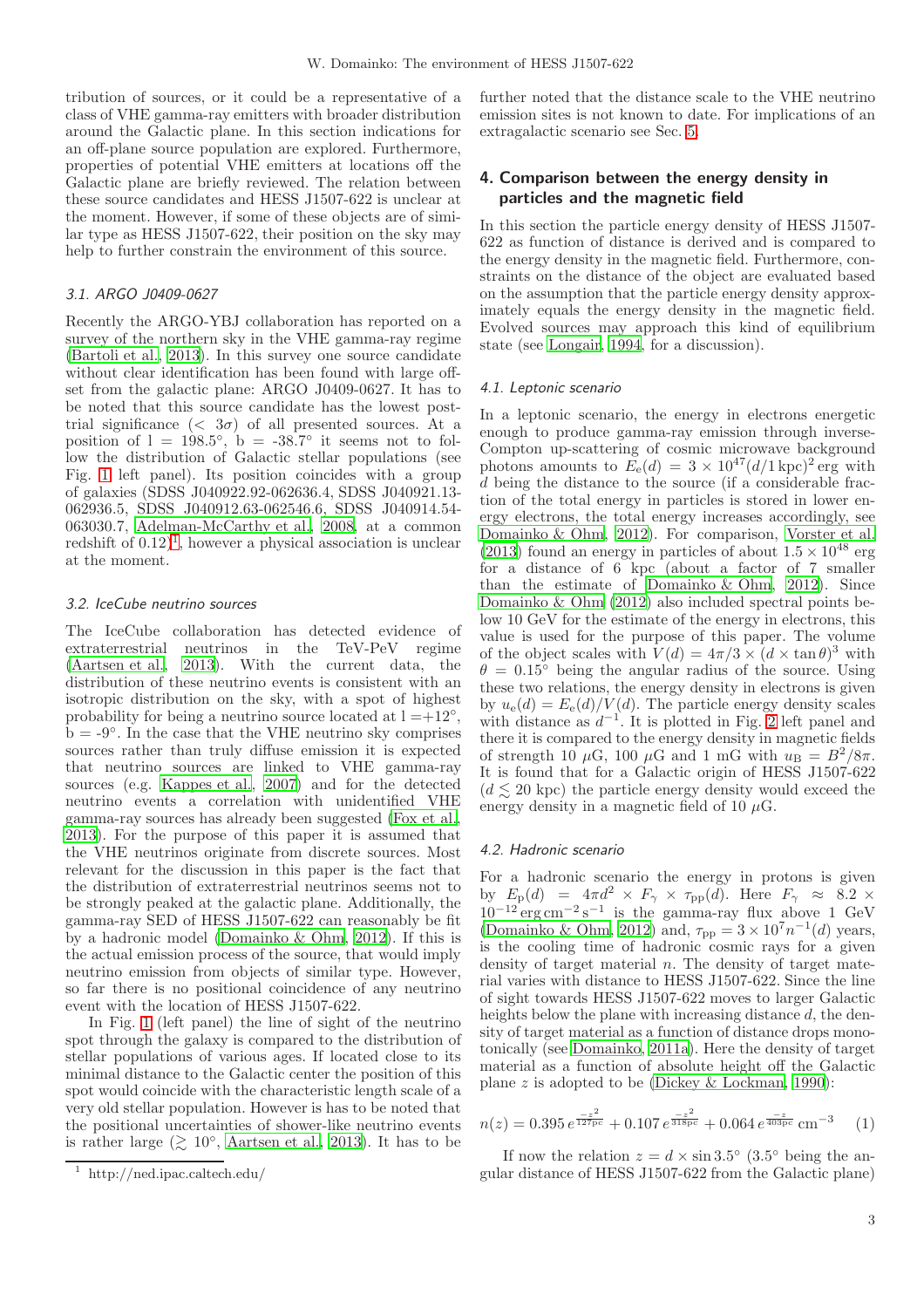

<span id="page-3-1"></span>Fig. 2. Left panel: the energy density in particles in HESS J1507-622 as a function of distance is shown (for details see main text). Additionally, the energy density for a hadronic scenario for the case where the source is located on the edge of a molecular cloud at a distance of 400 pc [\(Acero et al.](#page-5-1), [2011\)](#page-5-1) for a density of target material of 10 cm<sup>-3</sup> and 100 cm<sup>-3</sup> is plotted as blue dots. For comparison, the energy density of magnetic fields with strength 10  $\mu$ G, 100  $\mu$ G and 1 mG is given. Right panel: The ratio of energy density in particles and energy density in the magnetic field as a function of distance is shown as a solid black line for the case of  $1 \mu$ G. These two energy densities roughly equal at a distance of about 4 Mpc. On the right hand y-axis the source extension as a function of distance is shown with a dashed red line. At a distance of 4 Mpc, the source would extend to  $\approx 10$  kpc.

is substituted in  $n(z)$ , the density of target material as function of distance and thus also  $E_p(d)$  can be calculated. By using the volume of the source  $V(d)$  from the previous paragraph, the energy density in particles is given by  $u_p(d) = E_p(d)/V(d)$ . It is plotted in Fig. [2](#page-3-1) left panel. Additionally, since HESS J1507-622 is located at the edge of a molecular cloud at a distance of 400 pc (see [Acero et al.](#page-5-1), [2011](#page-5-1)), the energy density for this distance assuming a density of target material of 10 cm<sup>-3</sup> and 100 cm<sup>-3</sup> is also shown in Fig. [2.](#page-3-1) From Fig. [2](#page-3-1) left panel it is evident that for a hadronic scenario the particle energy density for a Galactic origin of HESS J1507-622 would in most cases exceed the energy density in a magnetic field of 100  $\mu$ G.

#### 4.3. Constraints on the distance

The calculated energy density in particles can be compared to the energy density in the magnetic field estimated for HESS J1507-622. From SED fitting [Domainko & Ohm](#page-5-4) [\(2012\)](#page-5-4) and [Vorster et al. \(2013\)](#page-5-5) constrained the magnetic field for a leptonic scenario in HESS J1507-622 to  $B \lesssim$ 1  $\mu$ G. The resulting magnetic field energy density  $u_{\text{B}} \lesssim$  $4 \times 10^{-14}$  erg cm<sup>-3</sup> is several orders of magnitude lower than the energy in particles for typical Galactic distances (see Fig. [2](#page-3-1) right panel). Thus for a Galactic origin of HESS J1507-622 the source appears to be strongly particle dominated (it has to be noted that young PWNs are also particle dominated, [Torres et al., 2014\)](#page-5-25). For a leptonic scenario a situation where particle energy density approximately equals the energy density in the magnetic field is only realized for distances of  $d \geq 1$  Mpc (even more distant if a considerable fraction of total energy is stored in low energy electrons that do not radiate in gamma-rays, [Domainko & Ohm](#page-5-4), [2012\)](#page-5-4). For comparison, using the model of [Vorster et al. \(2013\)](#page-5-5) an equipartition distance of 180 kpc would be found (for  $B = 1.7 \mu$ G). Since this distance is

larger than the size of the Galaxy, in the next paragraph extragalactic scenarios are explored for HESS J1507-622. In a hadronic scenario equipartition between particles and magnetic fields is not achieved out to cosmological distances  $($   $\geq 100$  Mpc) for ambient densities of target material  $\lesssim$  0.1 cm<sup>-3</sup>.

## <span id="page-3-0"></span>5. Prospects for an extra-galactic scenario

In general extragalactic scenarios are challenging due to the large energetics needed to power the source and due to the very extended nature of the emission. About  $3 \times 10^{53} (d/1 \,\text{Mpc})^2$  erg in electrons would be needed in a leptonic scenario and the source would spread over  $2.6 (d/1 \text{ Mpc})$  kpc (see Fig. [2,](#page-3-1) right panel).

#### <span id="page-3-2"></span>5.1. Constraints from the source extension

To date only very few sources with multi-kpc extension have been detected in the GeV band. Very extended gammaray sources are the Centaurus A lobes [\(Abdo et al., 2010\)](#page-5-26) and the Fermi bubbles [\(Su et al.](#page-5-27), [2010\)](#page-5-27). However, no object with such a large spatial dimension has been found in the TeV regime so far. The extension of leptonic TeV sources is expected to be limited to few tens of parsecs by radiation losses [\(Hinton & Hofmann](#page-5-14), [2009](#page-5-14)).

An alternative model for very extended sources at extragalactic distances is provided by a scenario where VHE gamma-rays produce a halo of  $e^+$  and  $e^-$  pairs around the source [\(Aharonian et al.](#page-5-28), [1994\)](#page-5-28). More specifically, gammarays with energies  $\gtrsim 100$  TeV may produce rather compact halos of size  $\leq 1$  Mpc. The detection of multiple-10s of TeV to PeV neutrinos [\(Aartsen et al., 2013](#page-5-20)) indicates the emission of gamma-rays (if not absorbed inside the source) with such energies. These sources (especially if they emit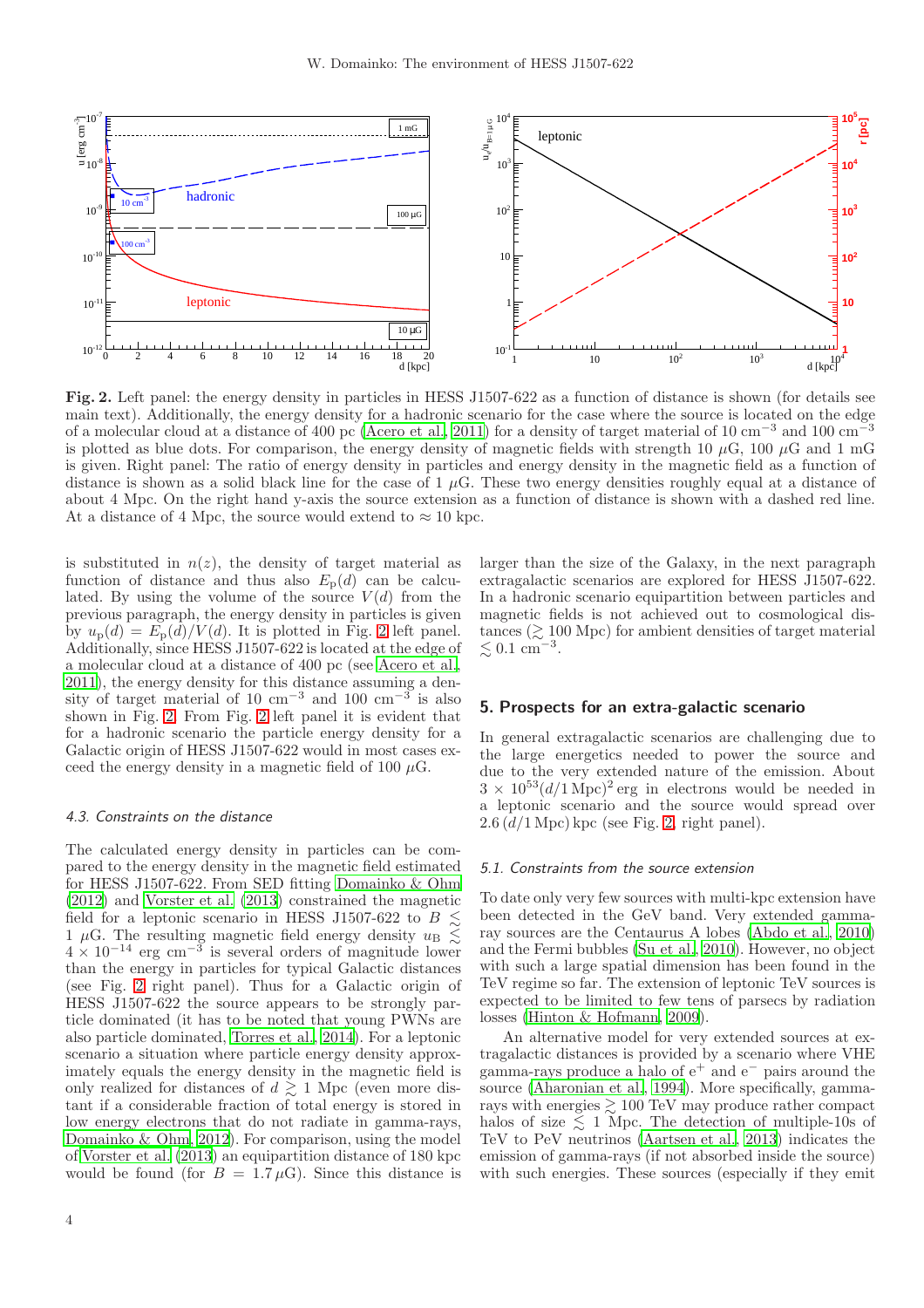isotropically) could in principle be surrounded by compact pair halos radiating in the TeV regime.

Such pair halos at a distance of  $\lesssim 300$  Mpc would appear with roughly comparable extension as HESS J1507-622. In a scenario where energy in particles roughly equals the energy in the magnetic field of  $1 \mu$ G (see Sec. [4\)](#page-2-0), HESS J1507-622 could be located at a coarsely compatible distance if a major part of its particle energy is stored in electrons not energetic enough to radiate in the gamma-ray regime (see [Domainko & Ohm](#page-5-4), [2012\)](#page-5-4). Alternatively, HESS J1507-622 could also be located at a coarsely compatible distance, if a lower magnetic field for this source is considered for the evaluation of equipartition between particles and magnetic field (i.e. the diffuse X-ray source in the magenta circle of Fig. 3 of [Acero et al., 2011](#page-5-1), is not the synchrotron counterpart to HESS J1507-622).

The caveat for this interpretation is that the nature and distance scale of the VHE neutrino emitters are not known to date and that plasma effects my suppress the electromagnetic cascade that form pair halos [\(Broderick et al., 2012](#page-5-29); [Schlickeiser et al., 2012\)](#page-5-30). More generally, finally it has to be noted, that there is no evidence that equipartition is actually established in HESS J1507-622.

#### 5.2. Constraints on the energetics

Super-massive black holes (SMBHs) are the most common class of extragalactic VHE gamma-ray emitters (see [Hinton & Hofmann](#page-5-14), [2009,](#page-5-14) for a review). In this section it is evaluated whether any SMBH located in the line of sight of HESS J1507-622 would be able to power this VHE gammaray source.

#### 5.2.1. Black hole masses

The mass of a SMBH is linked to the mass and thus luminosity of its host galaxy (e.g. [Magorrian et al.](#page-5-31), [1998](#page-5-31); Häring  $\&$  Rix, 2004). Consequently from the brightness of any galaxy in the direction of HESS J1507-622 the mass of its SMBH as a function of luminosity distance  $d_{\text{L}}$  can be estimated. Here the K-band brightness of potential galaxies is used since HESS J1507-622 is located rather close to the Galactic plane and infrared luminosities are less affected by absorption due to inter-stellar dust. The infrared source closest to the centroid of HESS J1507-622 is 2MASS J15075554-6222336 ( $m<sub>K</sub> = 14.39$  mag, corrected for galactic extinction of  $A_K = 0.505$ , [Schlafly & Finkbeiner](#page-5-33), [2011](#page-5-33)) located at an angular distance of 230′′. The brightest infrared source inside the extend of the VHE source is 2MASS J15070879-6216441 ( $m_K = 11.16$  mag, again corrected for extinction) located at an angular distance of 517′′ (Cutri et al.,  $(2003)^2$  $(2003)^2$  $(2003)^2$ ). For the rest of this section it is assumed that these two sources represent galaxies harboring SMBHs. The mass of the SMBH of these hypothetical galaxies as function of luminosity distance can be estimated from the following relations [\(Marconi & Hunt](#page-5-35), [2003\)](#page-5-35):

$$
\log M_{\rm BH}(d_{\rm L}) = 8.21 + 1.13 \left( \log L_{\rm K}(d_{\rm L}) - 10.9 \right) \tag{2}
$$

with

$$
\log\left(L_{\rm K}(d_{\rm L})/L_{\rm K,\odot}\right) = 0.4\,(3.28 - M_{\rm K}(d_{\rm L}))\tag{3}
$$

and

$$
M_{\rm K}(d_{\rm L}) = m_{\rm K} + 5\log\left(d_{\rm L}\right) - 5\tag{4}
$$

Here,  $L_K(d_L)$  is the luminosity of the host galaxy in the K-band and  $M_K(d_L)$  is the absolute K-band magnitude of the host galaxy as function of the luminosity distance  $(M_{K,\odot} = 3.28$  mag is the absolute K-band magnitude of the sun). The masses of these hypothetical SMBHs as function of distance are plotted in Fig. [3.](#page-4-1)

## 5.2.2. Comparison to the Eddington luminosity

With these calculated SMBH masses, constraints on their luminosities in electromagnetic radiation can be made. The maximum possible continuous luminosity radiated by a black hole is given by the Eddington luminosity that scales with black hole mass M<sub>BH</sub> as  $L_{\text{Edd}} \approx$  $10^{38} (M_{BH}/1M_{\odot})$  erg s<sup>-1</sup>. With this input  $L_{\rm Edd}$  as a function of luminosity distance for any potential SMBH in the direction of HESS J1507-622 can be calculated and can be compared to the gamma-ray luminosity of the source (see Fig. [3\)](#page-4-1). Since HESS J1507-622 is an extended object it is expected that the emission is not beamed and can thus be compared to  $L_{\text{Edd}}$ . It is found that HESS J1507-622 would have to radiate on the level of  $1\%$  (2MASS J15075554-6222336) and 0.05% (2MASS J15070879-6216441) of  $L_{\text{Edd}}$ of a SMBH in these hypothetical galaxies. To conclude, a scenario where HESS J1507-622 is powered by a SMBH is in principle energetically possible. However, in this case, the extension of the source still has to be explained (see Sec. [5.1\)](#page-3-2). Nevertheless, if similar sources as HESS J1507-622 will be found at large Galactic latitudes, this may indicate an extragalactic scenario for these objects (see Sec. [3\)](#page-1-1).



<span id="page-4-1"></span>Fig. 3. The gamma-ray luminosity of HESS J1507-622 is plotted as a function of luminosity distance with a red solid line. For comparison, the mass and Eddington luminosity of a hypothetical SMBH in 2MASS J15075554-6222336 and 2MASS J15070879-6216441 is shown as a function of distance with dashed black lines (for more details see main text).

<span id="page-4-0"></span><sup>2</sup> http://simbad.u-strasbg.fr/simbad/